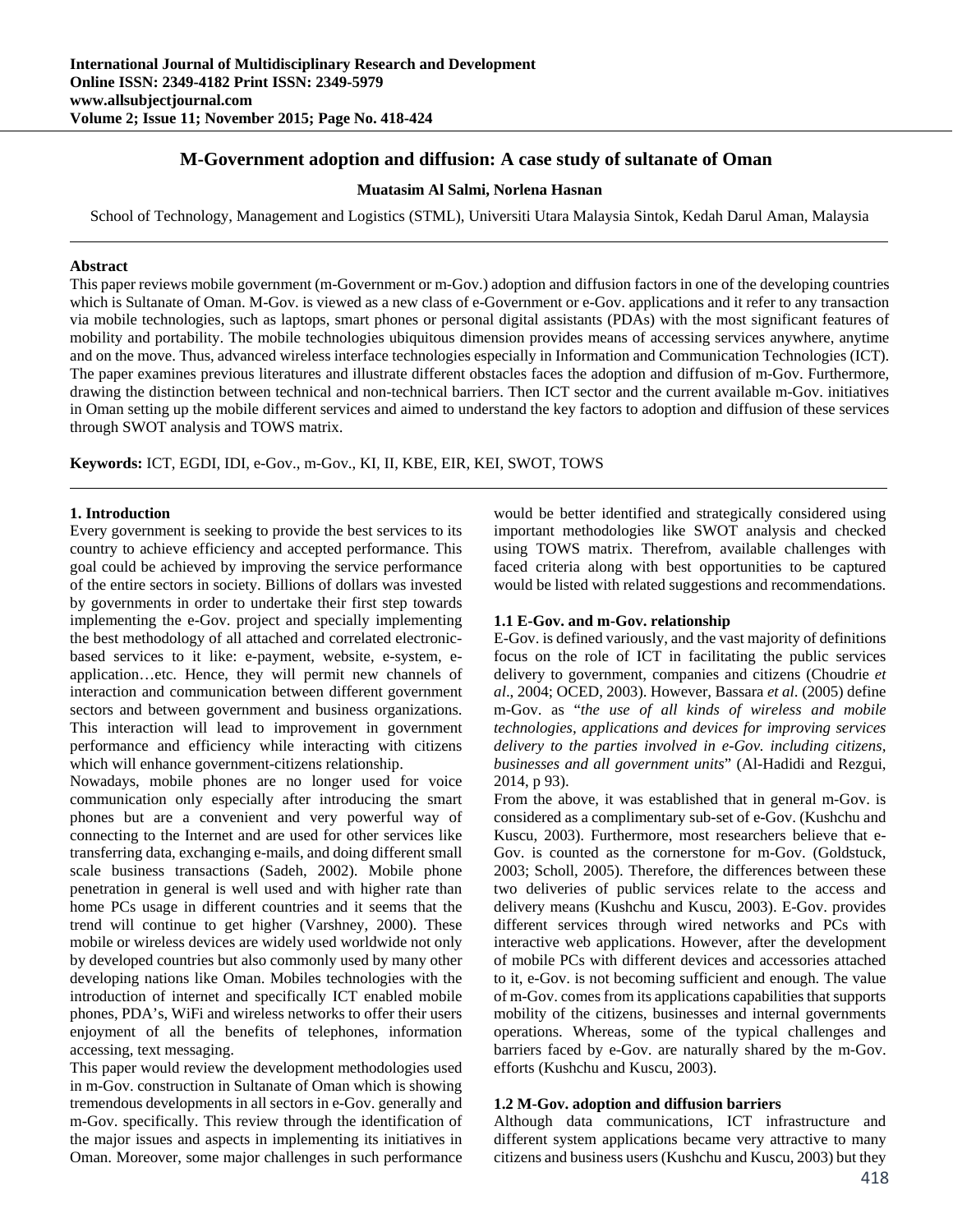also bring many technological and cultural concerns. In this respect, Goldstuck (2003) have observed that "*it is ironic that Information Technology (IT) is currently serving as both a facilitator of the global economy and as a potential impediment to its advancement*" (Al-Hadidi and Rezgui, 2014). This section reviews the technical and non-technical aspects and barriers faced by different developing countries when attempting to adopt m-Gov. systems.

# **1.3 Technological Barriers**

The most common known technical barriers to m-Gov. development and dissemination involve a lack of infrastructure and especially ICT infrastructure (Kushchu and Kuscu, 2003; Goldstuck, 2003; Al-khamayseh *et al*., 2007) and this is considered highly particular problem in developing countries. According to Kushchu and Kuscu (2003) m-Gov. infrastructure is comprised of different wireless networks, mobile access devices and accessing software services. Another technical known barrier is identified as security in both of its aspects like citizen's information and personal security or country's security from cyber and external aspects (Lambrinoudakis and Gritzalis, 2003). According to Al-khamayseh *et al*. (2007) m-Gov. applications security is considered the successful initiative hallmark. Thus, Goldstuck (2003) recommends some wireless network security fundamental standards for securing controlling and managing access to services.

Another known barrier is the compatibility potential lack between mobile systems and existing systems of e-Gov., a problem which as noted by NOIE (2002), may escalate further where government offices have legacy old systems which may not be easy to integrate and simulate both in terms of functionalities and data administration.

# **1.4 Non-Technological Barriers**

Non-technical impediments are found in relation to those who develop, manage or use an e-Gov. system, and the surrounding environment that hosts the system. The literature highlighted culture as one of the non-technical barrier for both e-Gov. and m-Gov. adoption of a belief that is echoed in the literature by some scholars (Goldstuck., 2003; NOIE, 2002). Other cultural factors that have impact on the adoption and dissemination of m-Gov. are: trust, language, change resistance, management support and different users' expectations (NOIE, 2002). Whereas, privacy and security are also raised by (NOIE, 2002; Kushchu and Borucki, 2004) who argued that these two issues are the most significant concerns faces citizens in accepting m-Gov.

Another major non-technical issue is people's resistance to change, which occurs basically due to the fear of the unknown or inability to deal with uncertainty (NOIE, 2002).

Another barrier indicated by Bassara *et al*. (2005) is the lack of skills and especially in IT confronts some hard challenges relating to government's ability to provide e-Gov. and m-Gov. desired services. Kushchu and Kuscu (2003) comment that accessibility is counted as the key for the m-Gov., success but other factors such as income, education level, knowledge, gender, age, handicap, language differences and regional discrepancies affect accessibility, and hence citizens' attitudes towards m-Gov. initiatives would clearly cause issue to the implementation progress.

Another barrier is the cost of the e-Gov. and m-Gov. implementation from government point of view as well as

obtaining tools, equipment and right accessories from citizen's point of view is considered one of the major barriers faces any countries even the developed ones. Kushchu and Kuscu (2003) pointed out that the cost of owning mobile devices for accessing services should be affordable and low.

# **2. Oman e-Gov. status**

Oman is part of the Gulf Cooperation Council (GCC) with a total area of 309,500 sq.km and last total population of 3.992 million only. The capital of Sultanate of Oman is Muscat region and it holds a monarch government in it. E-Gov. in Sultanate of Oman is part of the 2020 economic vision that was initiated and presented in 1995. E-Gov. or as known locally Oman Digital or e-Oman was approved on November 2002 and it is the main foundation plan. Thus, it improves that backbone of the knowledge spreading by the e-Gov.. The first marketing strategy initiated for e-Gov. in the Sultanate of Oman called "Towards Digital Oman" was in 2003. The Sultanate of Oman is considered and identified as a developing country which is located on the south east of the Arabian Peninsula (Ministry of Information – Oman, 2008b).

In Sultanate of Oman, the e-Gov. readiness demonstrates announces that it can provide a platform to develop a new better relationship between government, service users, citizens and companies through the use of ICT that allows gathering and dissemination of services and information inside and outside government. It is obvious that the promotion of information access, transparency, accountability and anti-corruption in both government and public institutes and organizations through the usage of ICT will open opportunities to exercise civil and political rights. This aspect will reinforce the democracy and a lead to a distinct culture generation that confronts corruption, secrecy and kidnapping of public sphere by different groups of power not only by the power of public by the participation capacity and social control, oversight or monitoring but also through by official public and political leaders by improving their level of awareness towards the importance of action and decision in favor of social welfare. The effort that is being given and appointed in order to undertake the e-Gov. project is great but there are other factors that should be considered such as the infrastructure level and capability, the penetration made up to date and operation process that a close link to the initiatives and survey known as e-participation index. E-Gov. readiness is to measure the ability, adaptability and the willingness to move towards e-Gov. and its implementation. Time to time update of the index in order to ensure the nature and highlights of the efforts done by the government in the corresponding period is essential. ICT is an important factor with an increasingly developing approach in the nation's development process. Major barriers can be faced in the adoption and e-Gov. services diffusion depending on the country's readiness in terms of infrastructure and deployment of ICT (Alghamdi, Goodwin and Rampersad, 2011). Although the Information and Communication Technology (ICT) in Sultanate of Oman is an initial and early stage of improvement but it is rapidly picking up energy and improving in a great sequence. Hence, the administration is undertaking an impressive arrangements and improvement target program. The Information Technology National Committee created in 1998 in Sultanate of Oman was aiming to address issues regarding data and interchange part in the nation and it led by the Ministry of National Economy (ESCWA, 2007).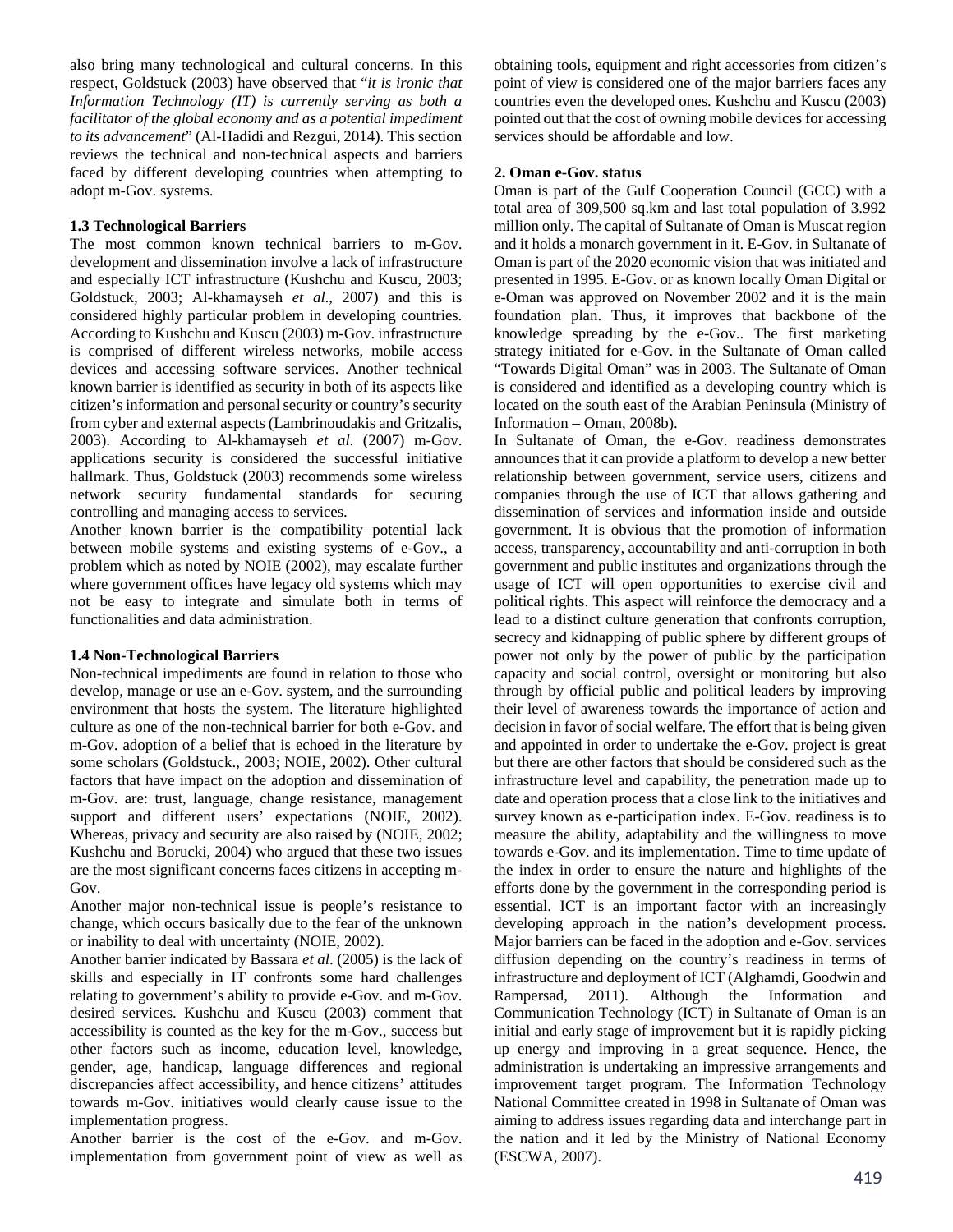ICT enable and facilitators the encouragement and engagement of discussion between different stakeholders of e-Gov. rather than just a passive language recipients (Jose and ZainolAbidin, 2015). The 'Data Technology Task Force' was shaped by the committee in April 2000 in order to create the Oman's IT vision (AlEsmaeli, 2002). The main consideration of the Task Force is to process the accompanying explanation that explains the information technology and correspondences leveraging in the administration of giving community in order to private and open residences and parts through the means of electronic as they are the main impetus to strengthen the Sultanate of Oman's knowledge based economy and accomplishing maintainable advancement (National Committee for Information Technology –Oman, 2003).

As Information Technology Authority (ITA) is the main supervisor of Oman's ICT and e-Gov. or as known internally as

Digital Oman (ESCWA, 2007) and Omantel is the main administration supplier of telecom until 2004 when Ooredoo turned to be the second telecom supplier in the Sultanate. As illustrated by Ministry of National Economy Oman (2008), there is an expanding amount of endorsed and portable supporters while on the other hand there is a diminishing amount of endorser in the settled telephone. Since, 6% decrease in settled telephone supporters in 2007 compared to 2006 as illustrated in Figure 1 and in the same period it can be noticed a sharp climb of cellular prepaid endorsers which is 40.4% and relatively medium ascent in postpaid administrations as can be noticed in the following figure 1: Subscribe of internet and fixed phones

3As regard the services provided by the two telecommunication companies Omantel and Ooredoo, multimedia massage administration (MMS), wireless provision convention (WAP)



**Fig 1:** Subscribe of internet and fixed phones

And general parcel radio administration (GPRS) were first presented to public in the end of 2004 (ESCWA, 2005). While, the third generation network (3G) was dispatched first by Ooredoo in the end of 2007 (Nawras, 2008).

#### **2.1 Oman m-Gov. Services**

As indicated earlier, more than half of the Omani population has mobile devices that allow them to access m-Gov. services and information. Thus, several organizations in Oman have initiations to start utilizing this opportunity to open mobile channels with their clients and customers. This section outlines the major m-Gov. services in Oman categorized in two basic groups; push and pull services. Push services are passive in its nature where clients or end-users usually receive notifications about certain activities, service, product or events. On the other

### **2.2 Push Services**

queries via mobile devices.

Muscat Securities Market is one of the services that has developed a paid service that enables any investor or customer to receive regular updates on market and stock alerts via SMS (Oman Mobile, 2007b). This service also enables customers and users to get regular continuous SMS every 30 minutes on market movers - top winners, losers and most active companies in order to keep them updated on the situation to allow them to coordinate accordingly (Oman Mobile, 2007c).

hand, Pull services ask users to play more like active role in either initiating or applying the service or responding to certain

The Civil Aviation and Meteorology in cooperation with Oman Mobile introduced a weather forecast service for many towns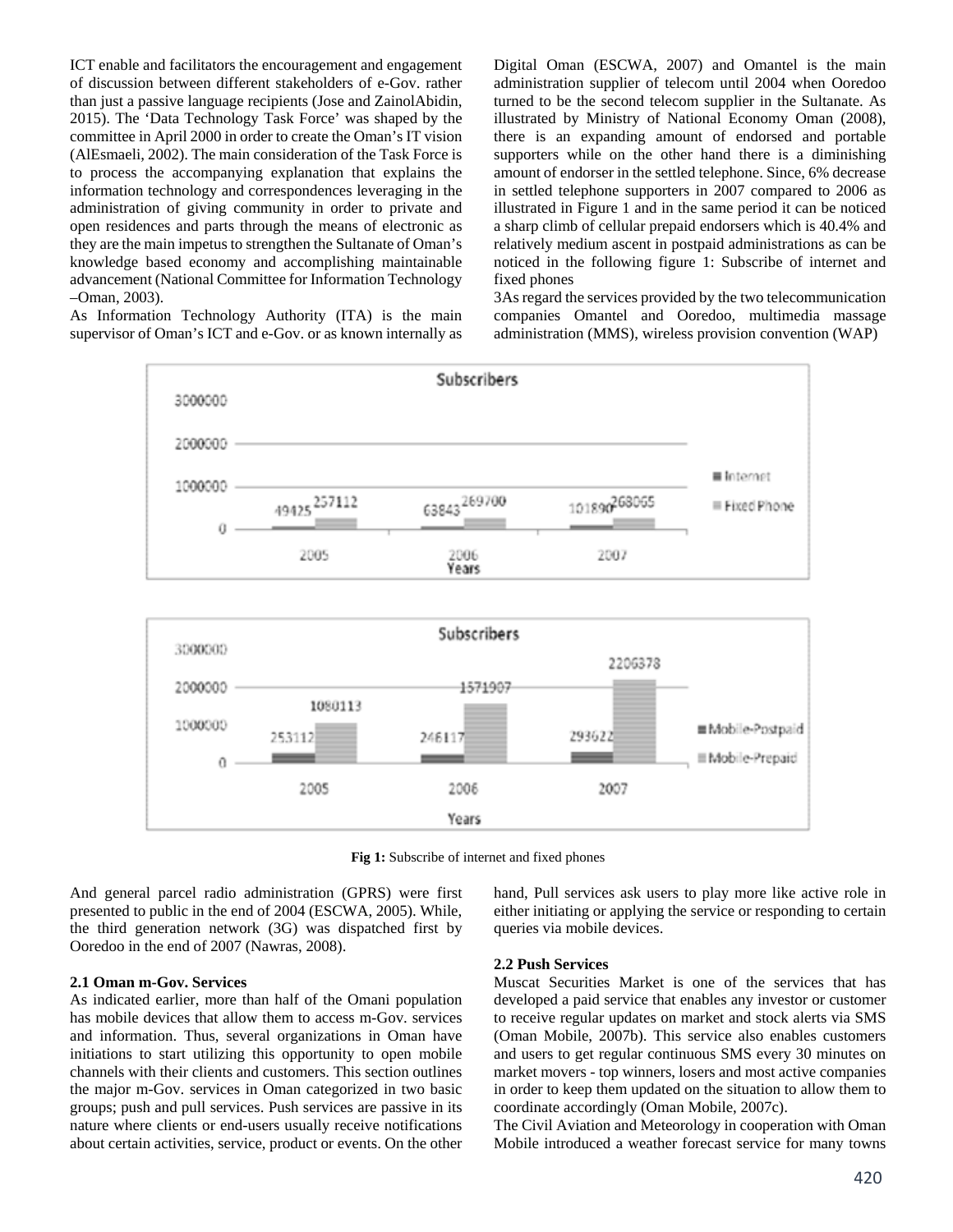in Oman. This service allow customers and users to receive daily weather reports along with the future forecasts on their mobiles (Oman Mobile, 2007d).

Other public organizations and companies started to send bulk messages to customers and citizens (it can be targeted in specific segments) informing them about certain activities, product, service, events or even opening new branch. Pull Services.

#### **2.3 Pull Services**

Muscat Municipality is a good example where it developed an m-parking system which enables public to pay parking fees via SMS only (Muscat Municipality, 2007). Drivers can now SMS details of their vehicle, location and duration and to receive confirmation immediately. Moreover, Five minutes before the allocated time expires, the municipality sends a gentle reminding message asking for extension of time.

The Royal Oman Police (ROP) initiated a m-service allowing different drivers to inquire and receive information about their traffic offences. Moreover, car owners may receive the expiry reminder of their vehicles.

The Ministry of Education initiation is to send the final results to students via SMS.

In addition, the Higher Education Admission Center in Oman inform students of their admission status and progress in different institutions via SMS in order to update them and to allow them to accept or reject the received offer by messaging back their choice.

#### **3. Research Methodology**

In order to understand the current available trends and business practices about e-Gov. in Oman, this paper would combine analytical and descriptive methods together based on data from both primary and secondary sources. The primary data are collected by structured interviews with key staff working in government organizations. Interviewers were selected according to their position titles, experience with m-Gov. and responsibilities (Navqi and Al-Shihi, 2009)

An additional method for data collection, Braun & Clarke (2006, p. 79) define thematic analysis as "*a method for identifying secondary data analysis and information derived from previous statistical reports" (*Müller *et al*., 2014). General literature systematic review data is provided on e-Gov. and the ICT sector in Oman. Moreover, SWOT analysis is applied in order to show and define the strength, weakness, threats and opportunities for e-Gov. approach in Oman. Hence, providing better platform and background for TOWS analysis. Finally, suggestions and conclusion are drawn on the basis of derived analytical approaches from the two methods.

# **3.1 SWOT Analysis**

*"SWOT analysis is an important analytical technique for understanding the performance and prospects of any issue under study through identifying the external and internal factors influencing it."* (Hassan and Sallahuddin, 2014) The internal factors include the first two parts which are strengths and weaknesses points. While the other two parts, opportunities and threats considering the surrounding environment consists the external factors. These factors would influence the system's performance. Identifying these four factors, improvement and enhancement strategies may developed in order to enforce and overcome analyzed obstacles by enforcing strengths,

eliminating weaknesses, exploit opportunities and counter threats (Hassan and Sallahuddin, 2014, p.3).

### **3.1.1 Strength**

# **Primary data**

Sultanate of Oman is having great international relations with other nations worldwide with calm and peaceful internal society. All of this due to the strong leadership vision and support by His Majesty Al Sultan Qaboos Bin Said (Navqi and Al-Shihi, 2009). In Oman there is a tremendous comprehensive mobile coverage of almost 95% of the country (Ministry of National Economy, 2007) without forgetting the great governmental support to private sector and especially small and medium enterprises (SMEs). Indeed, rising of any nation in any aspect will always require young knowledge population. Hence, majority of the population is between 15 and 65 years (Navqi and Al-Shihi, 2009).

### **Secondary Data**

ICT sector in Sultanate of Oman is developing rapidly in good manner from 2010 till 2014 where it rocketed from 0.21 to 0.49 over the period 2010-2014 which indicate that it is developing well and it has a special treatment and follow-up. However, in the ICT ranking among gulf countries, Oman is still the last one and its development index (IDI) is before the last (ESCWA, 2014). Another aspect which is considered as strength is the eparticipation where it increased dramatically over the same indicated period from 0.16 to 0.71. Besides to the indicated aspects, online base index is scoring high and increasing rapidly from 0.37 to 0.73 for the same period. E-participation and online index show that citizens are having more engagement in the e-Gov. implementation and development and that the e-Gov. approach is moving towards citizens-centricity. Hence, Chan *et al*. (2010), Vencatachellum & Pudaruth (2010), Abdulwahab & Dahalin (2011), Keramati & Chelbi (2011), Lessa *et al*. (2011), Alzahrani & Goodwin (2012) adopted different empirical study in order to have a system facilitating e-Gov. as more of citizen-centricity and to influence citizens and their intentions to use as the main goal. All of these indicated strengths of the e-Gov. in Oman reflected in the E-Government Development Index (EGDI) and enhanced the e-Gov. ranking in the world. Since, EGDI shifted from 0.46 to 0.63 and therefrom Oman e-Gov. ranking enhanced from 82 position to 48 position among 192 countries analyzed in the study (ESCWA, 2014).

# **3.1.2 Weaknesses**

#### **Primary Data**

Navqi and Al-Shihi (2009) illustrated many aspects considered under weaknesses of ICT sector in Oman in general. For instance, internet penetration and skilled IT staff are considerably low and the education and introduction of IT programs is slow. Moreover, ICT infrastructure is incomplete and its achievements is under-marketing with slow adoptions considered with the appointed vision (Navqi and Al-Shihi, 2009).

#### **Secondary Data**

Innovation in Oman is showing a weakness spot and it show that it requires special treatment with better planning in order to be developed and meet the desired goal. As indicated earlier,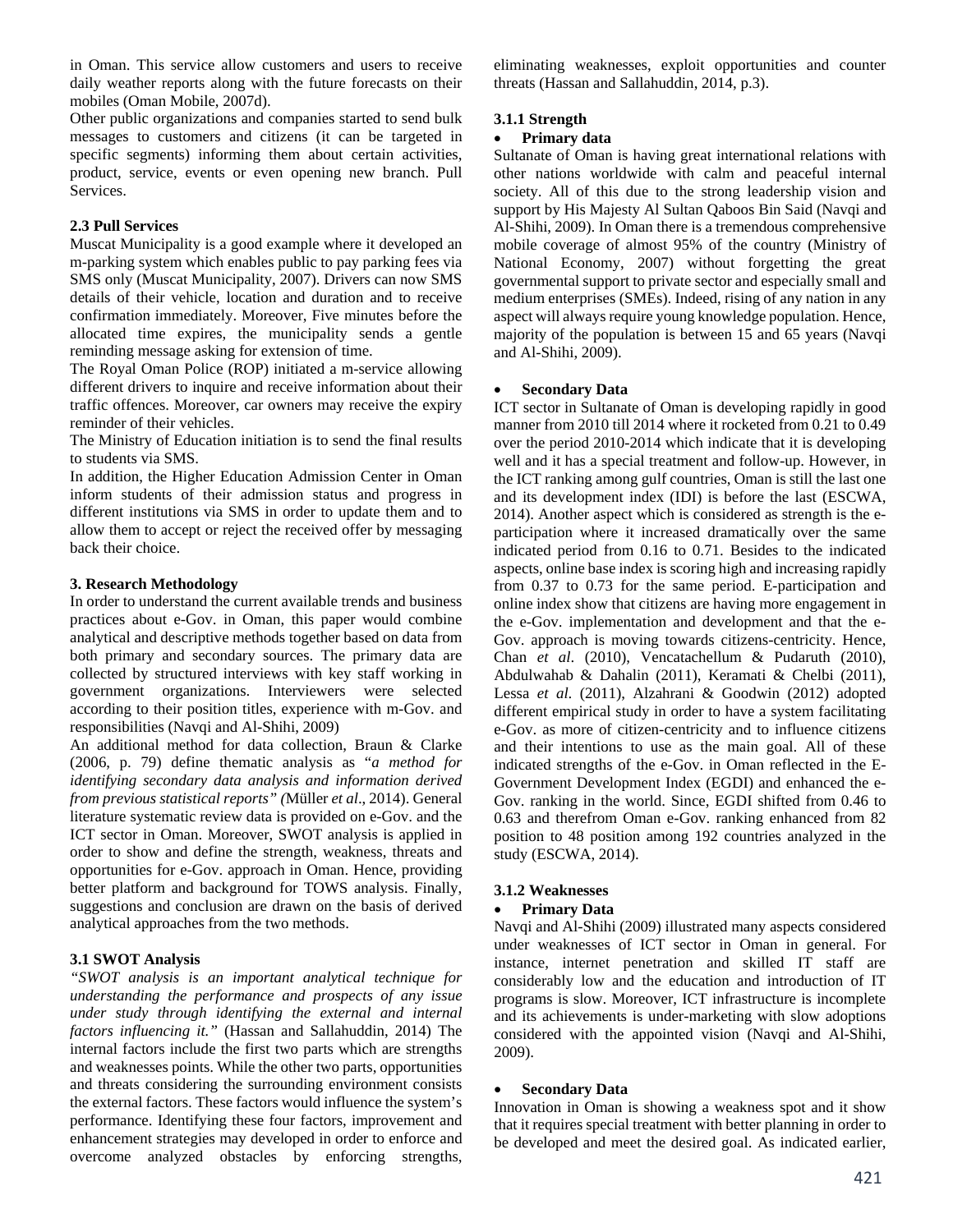Although ICT in Oman is still developing but it still considered below the average and still in the last position compared to the GCC countries. As per the Knowledge Innovation (KI), Oman score is 5.87 and it is in the 4th position compared to GCC just slightly higher than Kuwait and Qatar. The same issue is clear in the Innovation Index (II) where it ranks 75 in the world and the last among GCC with efficiency of 0.6% only. This show a severe issue that government should consider it as very important aspects in order to eliminate it and overcome it (ESCWA, 2014).

# **3.1.3 Opportunities**

# **Primary Data**

Navqi and Al-Shihi (2009) discussed that Omani government is seeking and targeting ICT sector to move towards privatization for better support and because citizens and society are open to change and flexible. In addition, neighbor countries like UAE having successful e-Gov. and m-Gov. with high rate of mobile telecommunication services which makes it a great opportunity of adoption due to the same nature and culture (Navqi and Al-Shihi, 2009).

### **Secondary Data**

There is a bright spot in the Omani economic side in the surveys especially in Knowledge-Based Economic Index (KBE) and Economic Incentive Regime (EIR) where both of them show good position and development. As per the EIR Oman is in the first position among GCC countries with score of 6.96 in 2014 while KEI score is 6.14 in 3rd position after UAE and Bahrain. These opportunities could be captured and exploit by enhancing

the education index which show a blind spot in this area which decrease the knowledge index. Since, education index score is 5.23 and ranked 4th among GCC (ESCWA, 2014).

#### **3.1.4 Threats**

#### **Primary Data**

In general, government organizations adoption of e-Gov. and m-Gov. in Oman is not central and united among all governmental agencies that make the adoption rate varies with isolated plans among them (Navqi and Al-Shihi, 2009). Whereas, ICT sector growth is considerably depends on citizens and public sector demands which affect its implementation especially with frequent structural changes among governmental organizations and agencies (Navqi and Al-Shihi, 2009).

#### **Secondary Data**

As indicated earlier, although IDI is increasing in Oman and its ranking worldwide is improved by 9 positions to move from 61st to 52nd position over the period 2012 to 2014 but it is still slow compared to GCC and it needs to be improved and get more focus and consideration. Another aspect is the Human Capital Index (HC), this indicator was showing good enhancement till 2010 when it started again to reduce and downward trend where it dipped from 0.8 to 0.66 over the period 2010 to 2014. This indicator is attached to Gross Indicator Product (GDP) in the country and it shows a fluctuation and instability readings over the period from 2009. Figure 2 shows GDP readings over the mentioned period (ESCWA, 2014; ITU, 2014).



**Fig 2:** GDP readings from 2009 to 2014

# **3.2 TOWS Matrix**

Weihrich (1982) has developed TOWS as an extension of SWOT analysis to make it more applicable and reality grounded. It is used for analyzing external environment (threats and opportunities), along with internal environment (weaknesses and strengths) for drawing strategies and visions. It has combination of the external and internal factors that would result a new strategy as shown in Table 1. Mainly there are four different combinations are developed (Ravanava & Charantimath, 2012; Weihrich, 1982; Hassan and Sallahuddin, 2014):

- SO-strategies: this is where governments utilize and reinforce its internal strength factors for exploiting available opportunities in external environment.
- WO-strategies: this is where governments reduce internal weaknesses that act as obstacles and barriers for external opportunities implementation or diffusion.
- ST-strategies: this is where governments use internal strength factors to minimize external factors threatening affects in performance or competitiveness.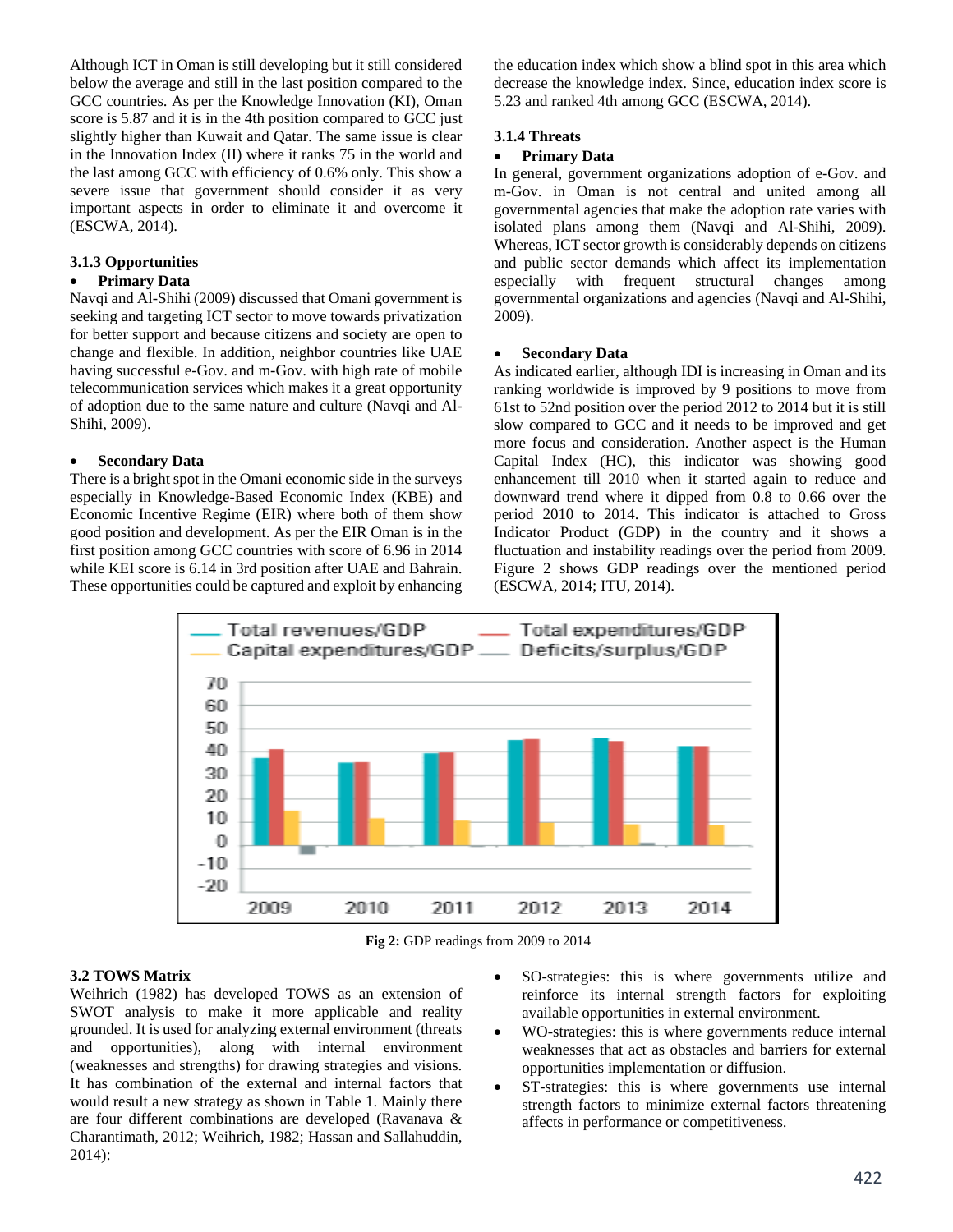WT-strategies: this is where governments eliminate internal weaknesses for avoiding any breakthrough or prevalence of external threats.

| <b>Table 1: TOWS Matrix for e-Government in Oman</b> |  |  |
|------------------------------------------------------|--|--|
|------------------------------------------------------|--|--|

| SO.                                                                                                                                                                              | WΟ                                                                                                                                                                                             |
|----------------------------------------------------------------------------------------------------------------------------------------------------------------------------------|------------------------------------------------------------------------------------------------------------------------------------------------------------------------------------------------|
| <b>Network strategy:</b><br>Expanding available broadband capacity through<br>the enhancement of investments in infrastructure<br>and networks with better security and privacy. | Broad band speed strategy:<br>Conducting external innovations specially in ICT would enhance the strategy and<br>increase local education and experience and to have solid marketing campaigns |
| ST                                                                                                                                                                               | W'I                                                                                                                                                                                            |
| Human capital strategy:                                                                                                                                                          | <b>Funding strategy and Goal focusing:</b>                                                                                                                                                     |
| The government should focus on the                                                                                                                                               | Government must approach different kinds of funds in order to minimize weakness                                                                                                                |
| empowerment of skilled human capital in order to                                                                                                                                 | especially in ICT development in infrastructure and network. Moreover, all agencies                                                                                                            |
| enhance training and education within local                                                                                                                                      | under government should consider implementation under one umbrella and to conduct                                                                                                              |
| citizens.                                                                                                                                                                        | steering committee work                                                                                                                                                                        |

### **4. Suggestions and Conclusions**

Previous both types of analysis (primary data and secondary data) showed that Oman faces many critical aspects and issues that need to be addressed and discussed carefully. Apparently, many of the issues are more considered as cultural and countryspecific aspects than technical in nature. Unfortunately, these factors would act as inhibitors to the adoption and growth. Subsequently, this may hold back the development and growth (Navqi and Al-Shihi, 2009).

Omani government needs to consider different basic factors illustrated and defined by United Nations and other benchmarking agencies. It will be more effective and efficient if the implementation of e-Gov. system is in proper manner. Thus, e-Gov. system is playing an essential and important role in the transformation process in modernizing work instruments, enhancement of governance and improving governmentcitizens relationship. Based on the above discussion, well training and educational system would enhance talented human capital and attempts which seems to be reducing in the last 4 years especially in ICT sector in Oman should return back to be considered the strength points sector because it still facing some challenges. "The most important issue in implementing successful e-Gov. is the citizens' acceptance and usage. The citizens need to be trained and educated to use the e-portal services available in the corresponding structure. (Mohammed and Sriram, 2014).

For instance, lack of efficient leadership, lack of resources, bad internet quality and slow speed of the internet connection. Thus, successful implementation of e-Gov. in Oman is highly dependent on the commitment level from the political authority, the infrastructure readiness and the awareness level in the government and the public to reduce change and transforming resistance. Effective e-Gov. system is attached with proper planning continuous assessment due to the changes at both external and internal environments. Thus, SWOT analysis and TOWS matrix should be studied regularly in the future in order to keep proper monitoring system with the emerging innovations in the country and neighborhood situations.

#### **5. References**

1. Abdulwahab L, Dahalin ZM. A Conceptual Model of Unified Theory of Acceptance and Use of Technology (UTAUT) Modification with Management Effectiveness and Program Effectiveness in Context of Telecentre, African Scientist 2010; 11(4).

- 2. AlEsmaeli S. Oman e-government strategy in higher leadership symposium on e-government. Innovation and Challenges to the 21st Century Managers, General Management Institute, Muscat, 2002.
- 3. Al-Hadidi, Rezgui. Adoption and Diffusion of m-Government Challenges and Future Directions for Research, HAL, France, 2014.
- 4. Al-khamayseh S, Lawrence E, Zmijewska A. towards Understanding Success Factors in Interactive Mobile Government. Available from, 2007.
- 5. http://www.mgovernment.org/resurces/euromgvo2006/PD F/2\_ Al-Khamayseh.pdf [Accessed March, 21st 2008].
- 6. Al-Khouri. E-government in Arab countries: a 6-staged roadmap to develop the public sector, Journal of Management and Strategy. 2013; 4(1):80-107.
- 7. Al-Khouri AM, Bachlaghem M. Towards Federated e-Identity Management across the GCC A Solution's Framework, Global Journal of Strategies & Governance, 2011; 4(1):30-49.
- 8. Al-Khouri AM, Bal J. Electronic Government in the GCC Countries, International Journal of Social Sciences. 2007; 1(2):83-98.
- 9. Alzahrani ME, Goodwin RD. towards a UTAUT based Model for the Study of EGovernment Citizen Acceptance in Saudi Arabia, World Academy of Science, Engineering and Technology, 2012.
- 10. Awan M. E-Government Assessment of GCC (Gulf Cooperating Council) Countries and Services Provided, Lecture Notes in Computer Science 2003; (2739):500-503.
- 11. Bassara A, Wisniewski M, Zebrowski P. USE-ME.GOV-Usabilitydriven open platform for mobile government. In Proc. Business Information Systems (BIS), Poznan, Poland, 2005, 193-202.
- 12. Benjamin SM. Evaluating e-rulemaking: Public participation and political institutions, DUnited Kingdome Law Journal. 2006;55(5):893.
- 13. Braun V, Clarke V. Using thematic analysis in Psychology. Qualitative Research in Psychology, 2006.
- 14. Choudrie, Jyoti, Ghinea, Gheorgite. Evaluating global e-Government sites a view using web diagnostic tools, Electronic Journal of e-Government. 2004; 2(2):105-114. http://ejeg.com/volume-2/volume2-.pdf
- 15. Donna Evans, David C Yen. E-Government: Evolving relationship of citizens and government, domestic, and international development, ELSEVIER, USA, 2006.